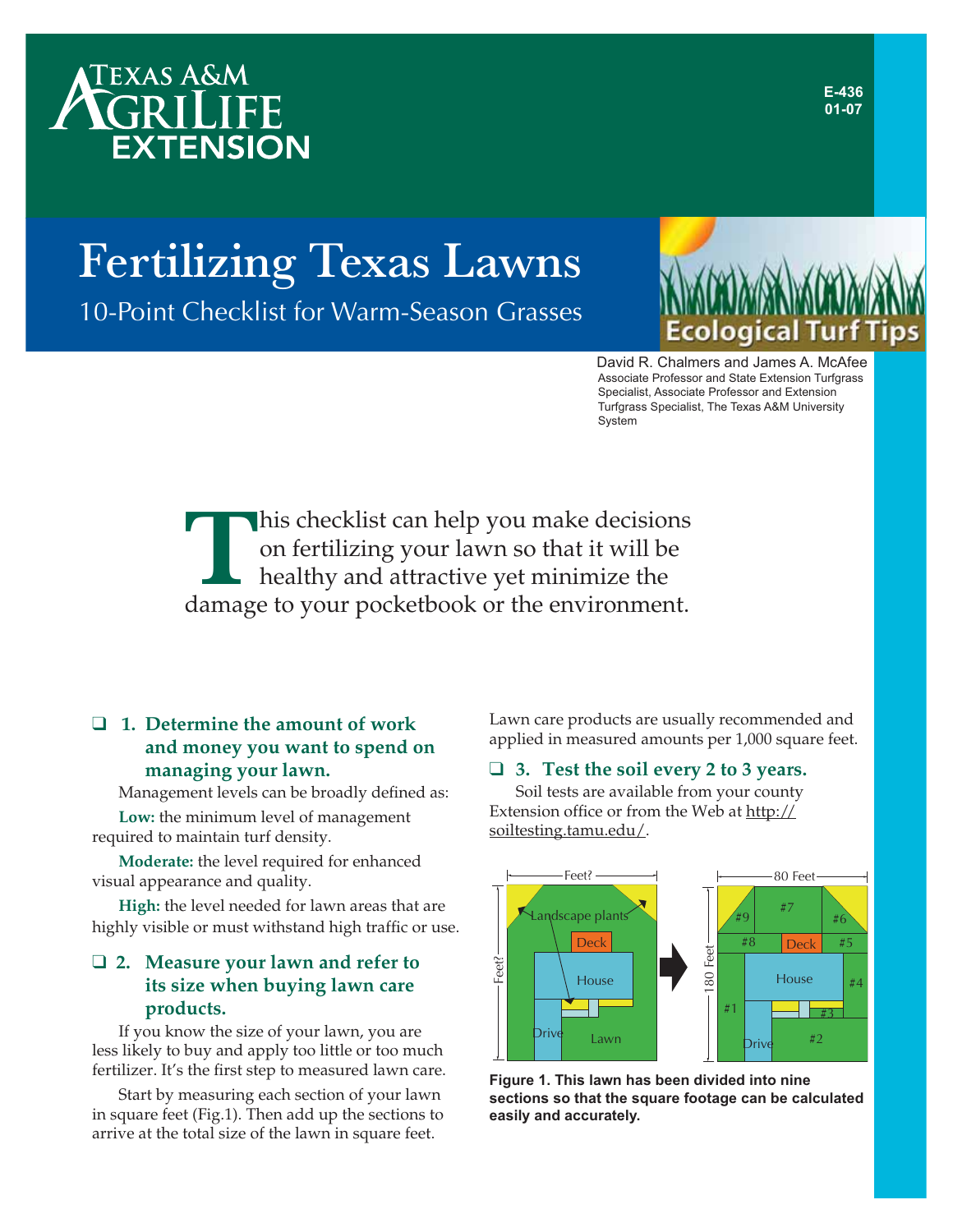#### ❑ **4. Choose a fertilizer product based on the soil test recommendations.**

If you do not have a current soil test, apply nitrogen using a fertilizer analysis ratio (the three numbers that appear on the fertilizer package) that is four to six parts nitrogen (N), one part phosphorus (expressed as available phosphoric acid, or  $P_2O_5$ ) and two to four parts potassium (expressed as soluble potash, or  $K<sub>2</sub>0$ )

To determine future needs, have your soil tested before the next fertilizer application.

### ❑ **5. Match the annual nitrogen application program to your grass type and level of work and inputs.**

The level of management needed—low, moderate or high—is based on the needs of the type of grass (Table 1) you have and your expectations for your lawn. In Texas, warm-season grasses include Bermudagrass, buffalograss, centipedegrass, St. Augustinegrass and zoysiagrass. The nitrogen requirements differ for each type.

The amount of nitrogen your lawn needs annually should be split into single applications of 1 pound of nitrogen or less per 1,000 square feet.

**Low annual program:** Apply nitrogen during the spring and/or fall. This program works where one or two applications are deemed adequate.

**Moderate annual program:** Make the applications listed in the low annual program as well as one supplemental summer application to improve turf density and quality.

**High annual program:** To enhance quality as needed, make two to three supplemental summer applications in addition to the applications listed in the low annual program.

### ❑ **6. Know how much fertilizer to apply in any single application by using Table 2.**

- 1. Find the fertilizer analyses in the first column.
- 2. Select an application of  $\frac{1}{2}$  to 1 pound of fertilizer per 1,000 square feet of lawn.
- 3. Find the number of pounds of fertilizer product to buy for each 1,000 square feet of lawn area opposite the nitrogen analysis in your fertilizer.

*Note: The fertilizer analysis listed in Table 2 leave*  $P_0O_5$ and K<sub>2</sub>0 blank. P<sub>2</sub>0<sub>5</sub> and K<sub>2</sub>0 needs are best determined by a *soil test.*

#### ❑ **7. Know how to determine the right amount of fertilizer to buy no matter what the analysis.**

Using a 40-pound bag of 16-4-8 as an example, you can determine the percentage and pounds of each nutrient supplied in that 40-pound bag by multiplying 40 pounds by the percentage in decimals (0.16, 0.04, and 0.08):

- Nitrogen = 16 percent  $(40 \times 0.16 = 6.4$  pounds of N supplied)
- Phosphorus = 4 percent  $(40 \times 0.04 = 1.6$  pounds of  $P_2O_5$
- Potassium = 8 percent  $(40 \times 0.08 = 3.2$  pounds of  $K_2O$ ).

At the 1-pound rate of nitrogen per 1,000 square feet, you could treat 6,400 square feet of lawn.

For more help in determining your fertilizer needs, see the fertilizer calculator on the Web *(*http://aggie-turf.tamu.edu/aggieturf2/calculators/ fertsheet.html).

#### □ 8. Know when to first apply fertilizer in **the spring.**

Make the first application of fertilizer after the second mowing of lawn grass (not weeds). At this time, the grass is actively growing and can readily use applied nitrogen. It is usually about 6 weeks after the average last spring frost date.

### ❑ **9. Know if additional fertilizer is needed between the spring and fall applications.**

Space any supplemental nitrogen applications at least 45 to 60 days apart. Newly established, previously neglected or higher maintenance lawns can benefit from such applications.

#### ❑ **10. Know when to apply the last fertilizer application in the fall.**

Apply nitrogen in the fall to increase the density of your lawn, which will enable it to resist winter weeds as well as improve fall color and spring recovery. If not applied too late in the fall, nitrogen (1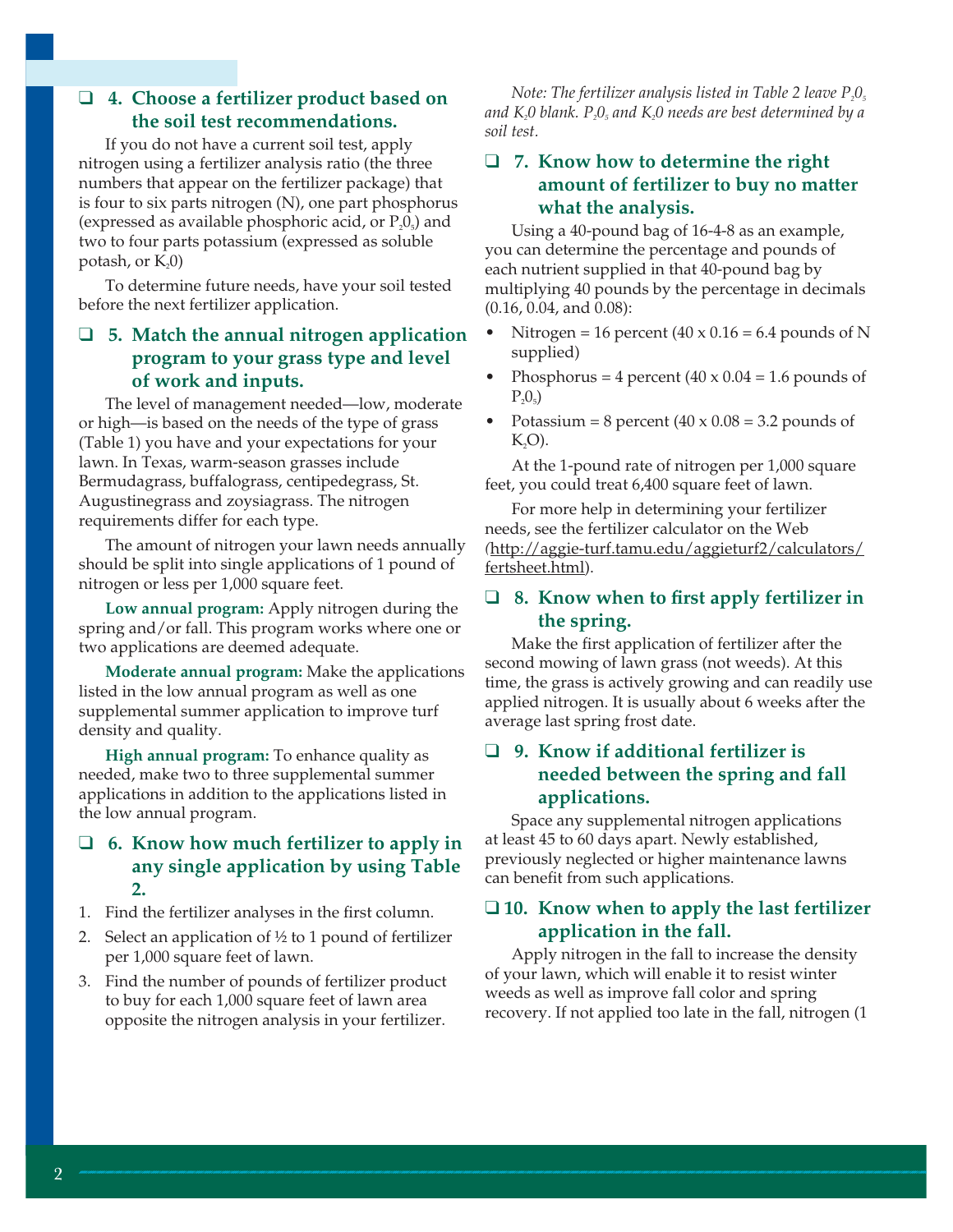pound or less per 1,000 square feet) will be taken up by the lawn, greatly reducing potential leaching into the groundwater supply during the winter.

The dates by which to apply your last fertilizer application are listed by growing season in Table 3.

For more information, see the Texas Cooperative Extension publication E-437, *Lawn Fertilization* 

**Table 1. Annual nitrogen recommendations for Texas warm-season lawns based on management level and grass type.**

|                            | Lawn management level                           |                 |             |
|----------------------------|-------------------------------------------------|-----------------|-------------|
|                            | Low                                             | <b>Moderate</b> | <b>High</b> |
| <b>Warm-season grass</b>   | lb nitrogen applied per 1,000<br>sq ft per year |                 |             |
| Bermudagrass (common)      | 2                                               | $2 - 3$         | $4 - 5$     |
| Bermudagrass (hybrid)      | $\overline{2}$                                  | $3 - 4$         | $5-6$       |
| <b>Buffalograss</b>        | $0 - 1$                                         | $\mathcal{P}$   | $NR*$       |
| Centipedegrass             | $0-1$                                           | $1 - 2$         | $NR*$       |
| St. Augustinegrass (sun)   | 2                                               | $2 - 3$         | $3 - 4$     |
| St. Augustinegrass (shade) | 1                                               | $1 - 2$         | $NR^*$      |
| Zoysiagrass                | $1 - 2$                                         | $2 - 3$         | $3-4$       |
| $*NR = not recommended$    |                                                 |                 |             |

**Table 2. Amount of fertilizer to apply for various nitrogen analyses at rates of 1 ⁄2 and 1 pound of nitrogen per 1,000 square feet of lawn.**

| <b>Amount of fertilizer needed</b><br>to apply nitrogen per 1,000 sq ft |                            |                    |
|-------------------------------------------------------------------------|----------------------------|--------------------|
| $\frac{1}{2}$ lb N<br>rate                                              | $\frac{3}{4}$ lb N<br>rate | $1$ lb $N$<br>rate |
| $8.3$ lb                                                                | 12.5                       | $16.6$ lb          |
| $6.2$ lb                                                                | 9.4                        | $12.5$ lb          |
| 5.5 <sub>1b</sub>                                                       | 8.3                        | $11.1$ lb          |
| $3.3$ lb                                                                | 5.0                        | $6.6$ lb           |
| $2.5$ lb                                                                | 3.7                        | $5.0$ lb           |
| $2.4$ lb                                                                | 3.6                        | $4.8$ lb           |
| 1.7 <sub>th</sub>                                                       | 2.5                        | $3.4$ lb           |
|                                                                         |                            |                    |

1 To determine the amount of phosphorus and potassium, you will need to have your soil tested.

*for Texas Warm-Season Grasses*. It further explains the principles behind the 10-point checklist and other important areas not covered here, including environmental issues with nitrogen and phosphorus, uniform application of fertilizer, factors (such as shade and soil) affecting fertilizer use, and evaluation of lawn fertilizers.

**Table 3. Recommended cut-off dates for late-season nitrogen fertilizer for Texas cities within the same autumn frost zones (Figure 2).**

| <b>City</b>                                   | <b>Average first</b><br>autumn frost<br>date <sup>1</sup> | <b>Apply</b><br>nitrogen<br>by this date <sup>2</sup> |
|-----------------------------------------------|-----------------------------------------------------------|-------------------------------------------------------|
| Harlingen, McAllen,<br>Corpus Christi         | No freeze                                                 | November 1                                            |
| College Station, Laredo,<br>Victoria          | December 16                                               | November 1                                            |
| Austin, Houston,<br>San Antonio, Waco         | December 1                                                | October 15                                            |
| Abilene, Dallas, El Paso,<br>Lubbock, Midland | November 16                                               | October 1                                             |
| Amarillo                                      | November 1                                                | September 15                                          |

**1 These are averages across large areas of Texas. Frost dates may differ for some locations.** 

**2** The final late-season nitrogen application should be applied no later **than 6 weeks before the expected autumn frost date.**



Figure 2. Average dates for the first fall frost.